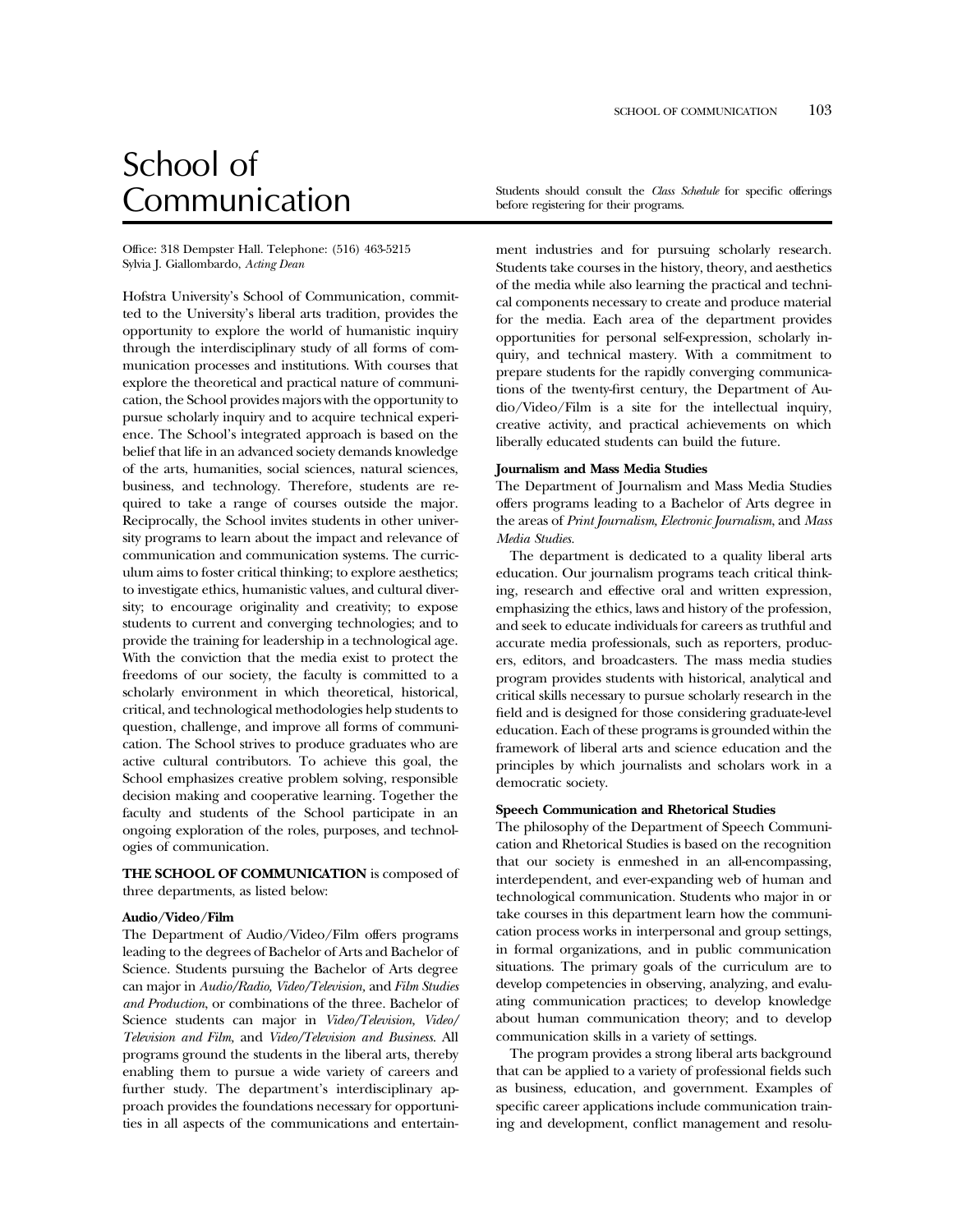tion, law, corporate and public advocacy, and public performance.

**THE SCHOOL OF COMMUNICATION** offers undergraduate programs leading to the degrees of Bachelor of Arts and Bachelor of Science. (See each department for a listing of individual majors.)

# **BACHELOR OF ARTS**

Candidates for graduation from the School of Communication with the degree of Bachelor of Arts must fulfill the following requirements:

- 1. The successful completion of at least 124 semester hours and a cumulative grade-point average of 2.0 in work completed at Hofstra.
- 2. At least 94 semester hours (93 hours for the B.A. specialization in Elementary Education and a liberal arts major) of the total must be in liberal arts. Beyond this minimum, the student may elect either nonliberal arts courses or additional liberal arts courses. See page 46. A student may not count more than 45 semester hours within a single major discipline toward the 124 credits for the B.A. without special permission from the appropriate academic dean, except that this limit shall be 48 semester hours for those students qualifying and electing to undertake departmental honors courses. Where the major department requires more then 124 semester hours for the degree, the excess over 124 may include required work in the department additional to this 45/48 hour maximum.
- 3. There are three requirements that must ordinarily be completed in residence at Hofstra: 15 semester hours in the major field, at least three semester hours in core course work toward each divisional core course requirement, and the last 30 semester hours. The 15 semester hours in the major and the resident core course requirement need not be included within the last 30 hours.
- 4. The fulfillment of the following six general requirements for the B.A.:

**NOTE:** requirements listed below may include options whereby a student may offer courses in one discipline (e.g., literature in translation) toward several different requirements. No student may use any *one* course to fulfill more than one general requirement. A single course, however, may be used to satisfy both a general degree requirement and a requirement that is specific to a chosen major or minor.

- A. 9 semester hours of core courses in the humanities (see page 78), as follows:
	- 3 semester hours from the Creative Participation category;
	- 3 semester hours from the Appreciation and Analysis (literature) category;
	- 3 semester hours from the Appreciation and Analysis (literature or non-literature category)

(Note: no more than six semester hours of transfer or other advanced standing credit may be applied toward this requirement.)

- B. 9 semester hours of core courses in the natural sciences and mathematics/computer science (see page 78), as follows:
	- 3 semester hours from natural sciences;
	- 3 semester hours from mathematics or computer science;
	- 3 semester hours from natural sciences, mathematics, or computer science

(Note: no more than six semester hours of transfer or other advanced standing credit may be applied toward this requirement.)

- C. 9 semester hours of core courses in the social sciences (see page 79), as follows:
	- 3 semester hours from the Perspective category;
	- 3 semester hours from the Contemporary category;
	- 3 semester hours from the Perspective or Contemporary category

(Note: no more than six semester hours of transfer or other advanced standing credit may be applied toward this requirement.)

- D. 3 semester hours of core course credit in the Cross-Cultural category (see page 79). Three semester hours of transfer or advanced standing credit may be applied to this requirement.
- E. Satisfactory completion of ENGL 1-2. Students entering Hofstra with full credit for English 1-2 must, during their first semester at Hofstra, take the Hofstra Writing Proficiency Test. Students who do not pass the test are required to complete English 4 and retake and pass the Hofstra Writing Proficiency Test.
- F. Completion of level 4 of a foreign language, placement above level 4, or completion of the special language option.
	- 1) A student who continues the study of a foreign language begun in high school must take the language placement test (administered by the Language Laboratory) to determine placement in the proper level. No student shall receive credit toward graduation for any course below his or her level of placement in that language.

For students continuing the same language studied in high school, successful completion of level 4 of that language will satisfy the foreign language requirement. Students who transfer college credit in a foreign language should continue in the next level which follows that in which they have received credit. If continuing the same language as studied in high school, the foreign language requirement can only be satisfied by completing level 4; if these credits are in a language different from that studied in high school, they may continue to level 4, or the Special Language Option (see below) may apply. International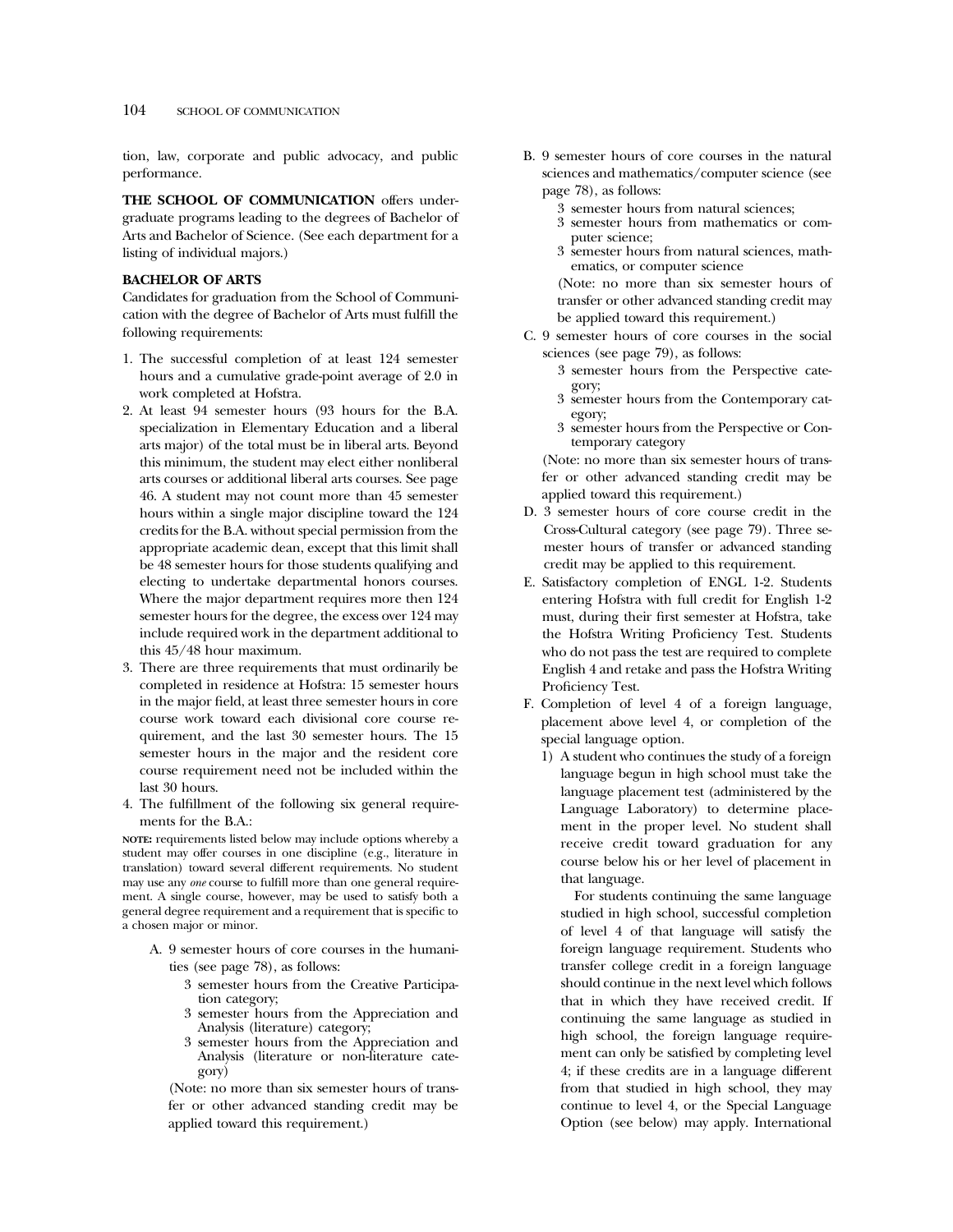students may satisfy this requirement either by completing ELP 36 or by placing out of the requirement by taking the placement examination in their native language.

2) Special Language Option:

A student who does not wish to continue the study of a foreign language studied in high school may—by filing a Special Language Option Form—take levels 1 and 2 of a foreign language not previously studied and six semester hours chosen from the following:

levels 3 and/or 4 of that language; levels 1 and/or 2 of any other foreign language not previously studied;

literature in translation;

comparative literature;

linguistics

Jewish Studies, excluding JW ST 15, 16.

Students who wish to use the Special Language Option must file the Special Language Option Form with the Advisement Office. If the student's high school transcript is not on file, the student must supply one in order to complete the process.

- 5. The completion of 12 semester hours of School of Communication (SCO) foundation courses, as follows:
	- SCO 1. *Communication Systems: Histories and Theories*
	- SCO 2. *Mass Media: History and Development*
	- SCO 3. *Interpersonal Communication*
	- SCO 4. *Sound and Image Aesthetics*

(See course descriptions, School of Communication, page 106.)

6. The fulfillment of major requirements as listed in the *Bulletin* under each department. Students must receive a grade of  $C-$  or better in all courses applicable to the major.

## **BACHELOR OF SCIENCE**

All students must meet program admission requirements (see majors listed under Audio/Video/Film on page 131).

Candidates for graduation must fulfill the following requirements:

- 1. The successful completion of at least 124 semester hours (130 semester hours in the Video/Television and Business major) and a cumulative grade-point average of 2.0 in work completed at Hofstra.
- 2. At least 72 semester hours must be completed in liberal arts.
- 3. There are two requirements that must ordinarily be completed in residence at Hofstra: 15 semester hours in the major and the last 30 hours. The 15 semester hours may or may not be included within the last 30 hours.
- 4. Fulfillment of the following four general requirements for the B.S.:
	- a) Satisfactory completion of ENGL 1-2 (See University Degree Requirements, page 59) Six semester hours of core courses in each of the following three divisional areas (including at least 3 semester hours in each sub-divisional category of each divisional area):
	- b) Humanities (6 s.h.)
	- c) Natural Science/Mathematics/Computer Science (6 s.h.)
	- d) Social Science (6 s.h.)
- 5. The completion of 12 semester hours of School of Communication (SCO) foundation courses, as follows: SCO 1. *Communication Systems: Histories and Theories*
	- SCO 2. *Mass Media: History and Development*
	- SCO 3. *Interpersonal Communication*
	- SCO 4. *Sound and Image Aesthetics*

(See course descriptions, School of Communication, page 106.)

6. Completion of level 2 of a foreign language or placement above level 2.

(Note: a student who continues the study of a foreign language begun in high school must take the language placement test (administered by the Language Laboratory) to determine placement in the proper level. No student will receive credit toward graduation for any course below his or her level of placement in the language. For students continuing the same language studied in high school, successful completion of level 2 of that language will satisfy the foreign language requirement.)

7. The fulfillment of major requirements as listed in the *Bulletin* under each department. Students must receive a grade of  $C-$  or better in all courses applicable to the major.

## **Minor**

A minor in any program in the School of Communication consists of the successful completion of 18 semester hours of courses, chosen under advisement. At least 6 hours must be taken in residence. Please refer to individual department listings.

# **Advisement**

All students are assigned an adviser/mentor by the major department. Students are required to meet with their adviser for scheduling of classes for each semester. Adviser/mentors are available throughout each semester for any questions, problems, or information needed.

# **WRHU-FM**

Hofstra's radio station, WRHU-FM, broadcasts on a federally licensed frequency of 88.7 mHz to most of Long Island and parts of New York City. The station is on the air 21 hours a day, 365 days a year and reaches a target audience of almost four million people. It is mainly student operated and is a cornerstone of the School. Opened to all Hofstra students, participation at WRHU is